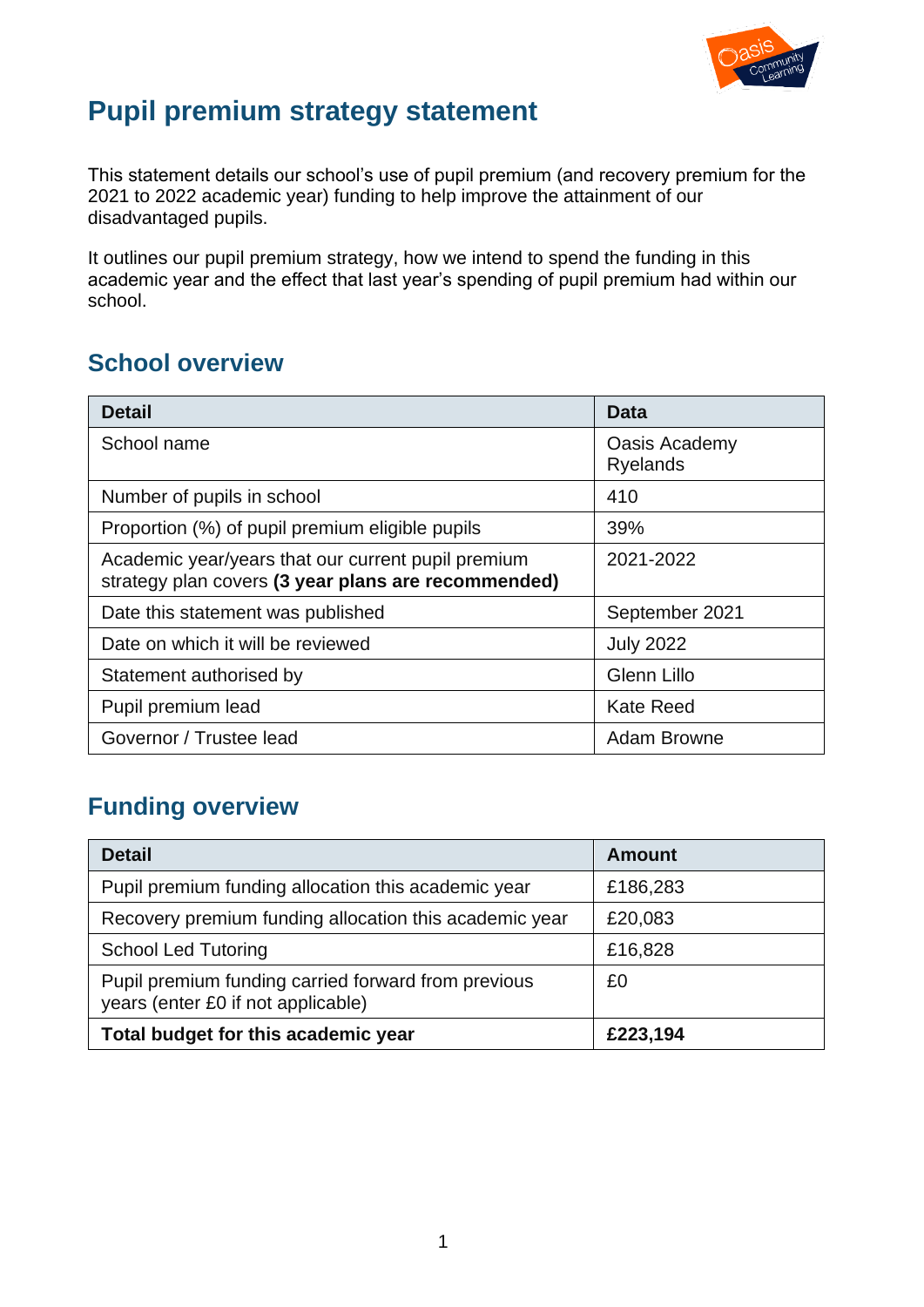

# **Part A: Pupil premium strategy plan**

### **Statement of intent**

All staff members of staff at Oasis Academy Ryelands accept and embrace the responsibility for disadvantaged pupils and are committed to meeting their pastoral, social and academic needs within a caring and nurturing environment. Our hope is that all our disadvantaged pupils develop a love for learning and acquire skills that enable them to achieve their God-given potential. Our hope is that our disadvantaged pupils are equipped with all that they need to lead a prosperous and happy future and adult life.

Our current pupil premium strategy plan works to accelerate disadvantaged pupils' progress in Reading, Writing and Maths (RWM) through the implementation of quality first teaching and a range of targeted interventions.

*"It is vital that schools get this right. Every child who leaves school without the right qualifications faces a far more difficult path to fulfilling their potential and finding employment. We owe it to all our young people to ensure that they are given every chance to succeed".* 

**Sir Michael Wilshaw in the Ofsted 2012, Evaluation of the Pupil Premium Spending**

### **Challenges**

This details the key challenges to achievement that we have identified among our disadvantaged pupils.

| <b>Challenge</b><br>number | <b>Detail of challenge</b>                                                                                                                                                                                                         |
|----------------------------|------------------------------------------------------------------------------------------------------------------------------------------------------------------------------------------------------------------------------------|
|                            | Low levels of speech and language development.                                                                                                                                                                                     |
| 2                          | Difficulty in understanding new concepts.                                                                                                                                                                                          |
| 3                          | Challenging learning and behavioural needs.                                                                                                                                                                                        |
| 4                          | Limited exposure to a range of learning and life experiences – this plan<br>gives opportunities to enhance children's curriculum offer through<br>chess, mandarin, swimming lessons, musical bumps and additional IT<br>resources. |
| 5                          | Engaging the families facing the most challenges.                                                                                                                                                                                  |
| 6                          | Ensuring interventions are embedded and fluid in pre and post teaching<br>to ensure the greatest impact.                                                                                                                           |
|                            | Ensuring adequate time is given for subject and phase leaders to<br>monitor the curriculum.                                                                                                                                        |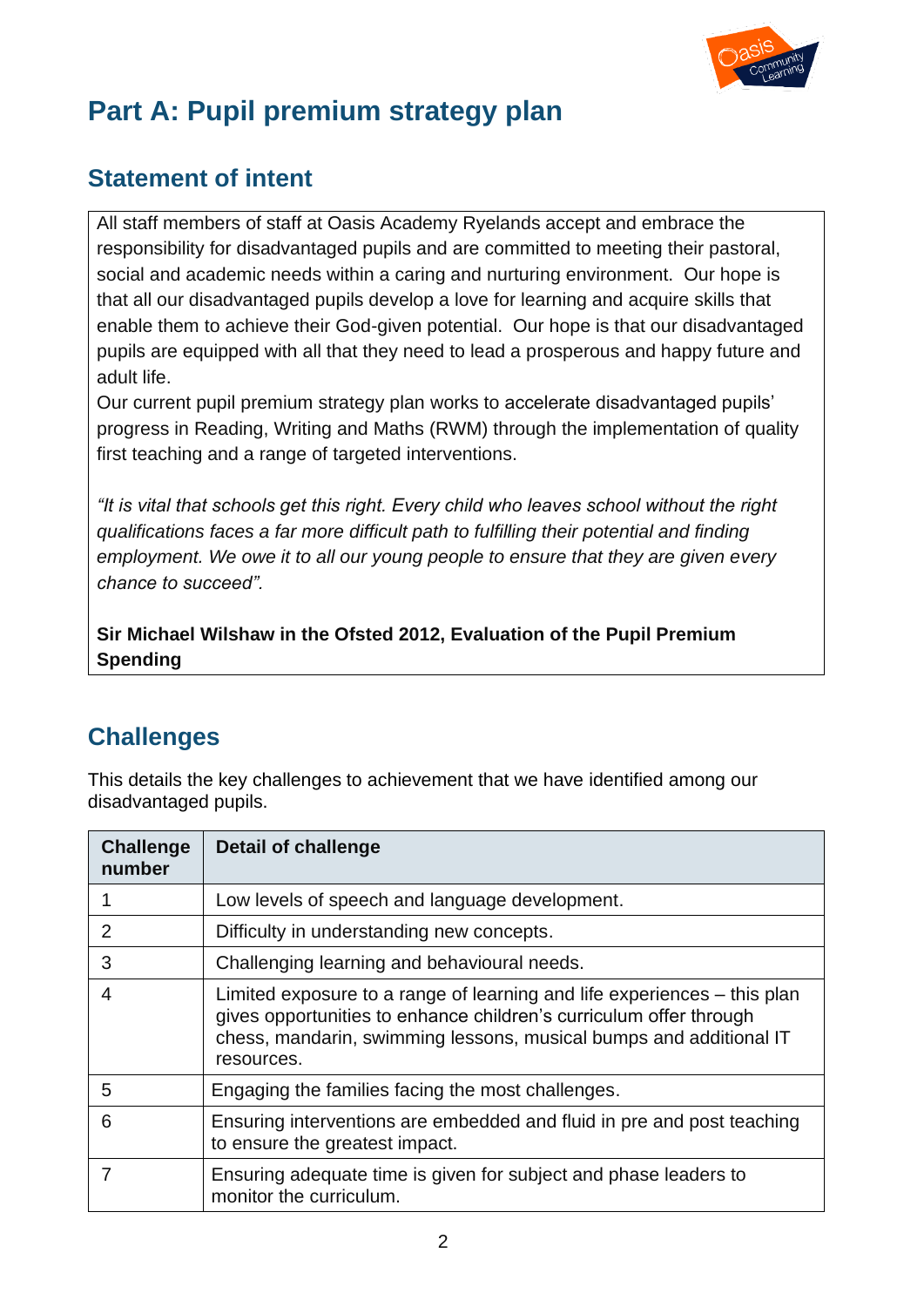

### **Intended outcomes**

This explains the outcomes we are aiming for **by the end of our current strategy plan**, and how we will measure whether they have been achieved.

| <b>Intended outcome</b>                                               | <b>Success criteria</b>                                                                                                                                      |
|-----------------------------------------------------------------------|--------------------------------------------------------------------------------------------------------------------------------------------------------------|
| To accelerate disadvantaged pupils'                                   | Data on Bromcom showing accelerated                                                                                                                          |
| progress in RWM.                                                      | progress in RWM.                                                                                                                                             |
|                                                                       | Pupil progress meetings ensure that<br>teachers know pupils' targets and any<br>areas of weakness to address.                                                |
| To target pupils who have speech and                                  | SALT targets achieved and new targets                                                                                                                        |
| language issues and accelerate their                                  | set (where appropriate). Accelerated                                                                                                                         |
| progress.                                                             | progress data evident.                                                                                                                                       |
| To improve educational outcomes for all                               | Positive outcomes for pupils recorded on                                                                                                                     |
| pupils at OAR. Notably to ensure                                      | Bromcom.                                                                                                                                                     |
| vulnerable pupils' personal development<br>and welfare needs are met. | Staff all aware of vulnerable pupils and<br>their personal and welfare needs.<br>CPOMS records show that vulnerable<br>pupils' needs are identified and met. |
| To improve educational outcomes for all                               | Curriculum offer at Ryelands delivers a                                                                                                                      |
| pupils at OAR through a broad and                                     | broad and balanced diet of learning                                                                                                                          |
| balanced curriculum. Notably to ensure                                | (piloting the new Oasis Curriculum).                                                                                                                         |
| vulnerable pupils' personal development                               | Vulnerable pupils' engagement and                                                                                                                            |
| and welfare needs are met through our                                 | attainment is evident through pupil voice                                                                                                                    |
| offer.                                                                | and data.                                                                                                                                                    |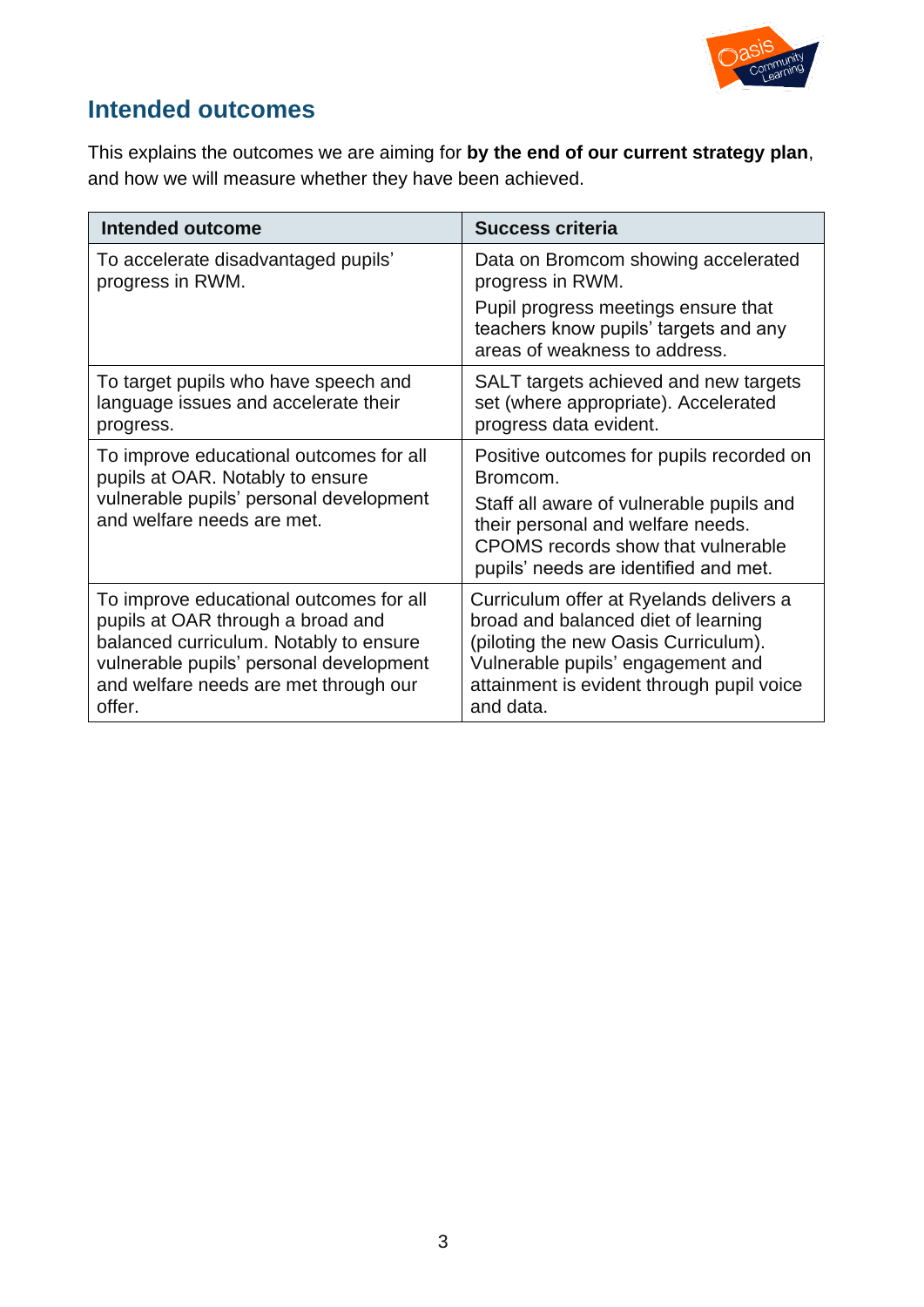

#### **Activity in this academic year**

This details how we intend to spend our pupil premium (and recovery premium funding) \**this academic year** to address the challenges listed above.

#### **Teaching (for example, CPD, recruitment and retention)**

#### Budgeted cost: £84,800

| <b>Activity</b>                                                                                                                                                                                                                                    | <b>Evidence that supports this</b><br>approach                                                                                          | <b>Challenge</b><br>number(s)<br>addressed  |
|----------------------------------------------------------------------------------------------------------------------------------------------------------------------------------------------------------------------------------------------------|-----------------------------------------------------------------------------------------------------------------------------------------|---------------------------------------------|
| Therapeutic support for<br>individual children<br>(counselling, sensory<br>room, Dragonfly room,<br>Butterfly room, peer<br>massage, LGBT<br>ambassadors, Widgit<br>computer programme,<br>Makaton) to enable<br>them to access the<br>curriculum. | Small group provision allows for<br>targeted teaching according to<br>individual need.                                                  | 1<br>$\overline{2}$<br>3<br>$6\phantom{1}6$ |
| Speechlink targeted<br>SALT groups to work on<br>key areas for SALT and<br>communication.                                                                                                                                                          | Infantlink via Speechlink screening<br>programme to identify and speech and<br>language/communication issues around<br>spoken language. | $\mathbf{1}$<br>6                           |
| Training for staff on the<br>new phonics programme<br>to deliver the new<br>phonics scheme<br>effectively.                                                                                                                                         | Previous phonics teaching has been<br>effective with results above national;<br>new phonics scheme to raise<br>attainment further.      | 6<br>$\overline{7}$                         |
| Work with Maths<br>Mastery to ensure the<br>training of staff<br>members is embedded<br>in Years $1 - 6$ and the<br>children are making<br>progress in line with<br>national expectations.                                                         | Maths Mastery approach is shown to be<br>effective.                                                                                     | $\overline{2}$<br>3<br>6<br>$\overline{7}$  |
| Improve quality first<br>teaching to ensure all<br>work is suitably<br>scaffolded and<br>challenging to meet the<br>needs of all learners.                                                                                                         | Observations and monitoring show that<br>where work is suitable scaffolded<br>children make the most progress.                          | $\mathbf{1}$<br>$\overline{2}$<br>3<br>6    |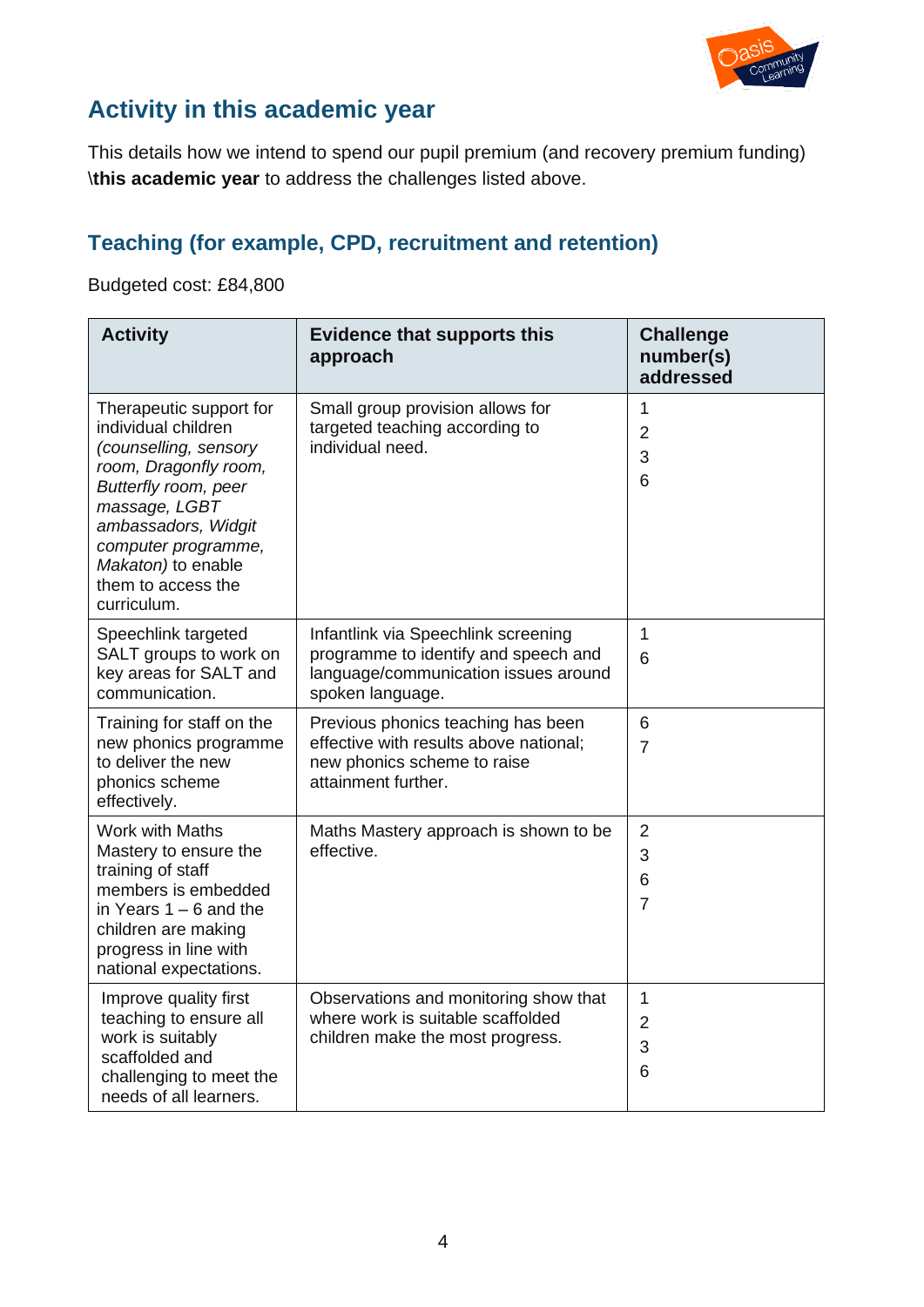

#### **Targeted academic support (for example, tutoring, one-to-one support structured interventions)**

Budgeted cost: £83,177

| <b>Activity</b>                                                                                                                                                                    | <b>Evidence that supports this</b><br>approach                                                                    | <b>Challenge</b><br>number(s)<br>addressed |
|------------------------------------------------------------------------------------------------------------------------------------------------------------------------------------|-------------------------------------------------------------------------------------------------------------------|--------------------------------------------|
| <b>School Led Tutoring</b>                                                                                                                                                         | In groups of 3 for key children to receive<br>15 hours of tutoring by a qualified<br>teacher in English or Maths  | 2<br>6                                     |
| Targeted interventions to<br>further the basic skills of<br>the younger children to<br>meet / exceed EOY ex-<br>pectations.                                                        | Small group interventions (within<br>Butterfly and Dragonfly provision) allow<br>children to make rapid progress. | 1<br>$\overline{2}$<br>3                   |
| Increase provision of<br>trained reading<br>professionals.                                                                                                                         | Support for early readers to develop<br>reading skills.                                                           | $\overline{2}$<br>3                        |
| Remove barriers to<br>learning for identified<br>disadvantaged pupils -<br>emotional/ or behaviour<br>issues (e.g. social skills<br>groups, Lego Therapy,<br>Zones of Regulation). | Small group support provided for pupils<br>to help develop social skills, resilience<br>and confidence.           | 3<br>$\overline{4}$<br>5                   |
| DP/AP led intervention<br>groups with low attaining<br>PP pupils.                                                                                                                  | Small groups support to enable<br>accelerated progress.                                                           | $\overline{2}$<br>3                        |
| 'Lives Not Knives'<br>training for new staff.                                                                                                                                      | LNK support shown to be effective.                                                                                | 3<br>5                                     |

#### **Wider strategies (for example, related to attendance, behaviour, wellbeing)**

Budgeted cost: £55,217

| <b>Activity</b>                        | <b>Evidence that supports this</b><br>approach                                       | <b>Challenge</b><br>number(s)<br>addressed |
|----------------------------------------|--------------------------------------------------------------------------------------|--------------------------------------------|
| 'Lives Not Knives'                     | LNK mentoring supports vulnerable                                                    | 3                                          |
| mentoring for vulnerable<br>pupils.    | pupils from being swept into knife and<br>gang culture.                              | 5                                          |
| <b>School Home Support</b>             | SHS mentoring focuses on pupils that                                                 | 3                                          |
| (SHS) monitoring<br>vulnerable pupils. | are at risk of being excluded and/or<br>finding the transition to secondary          | 5                                          |
|                                        | school difficult. This support allows the<br>support worker to support and build the |                                            |
|                                        | relationships with the pupils in primary                                             |                                            |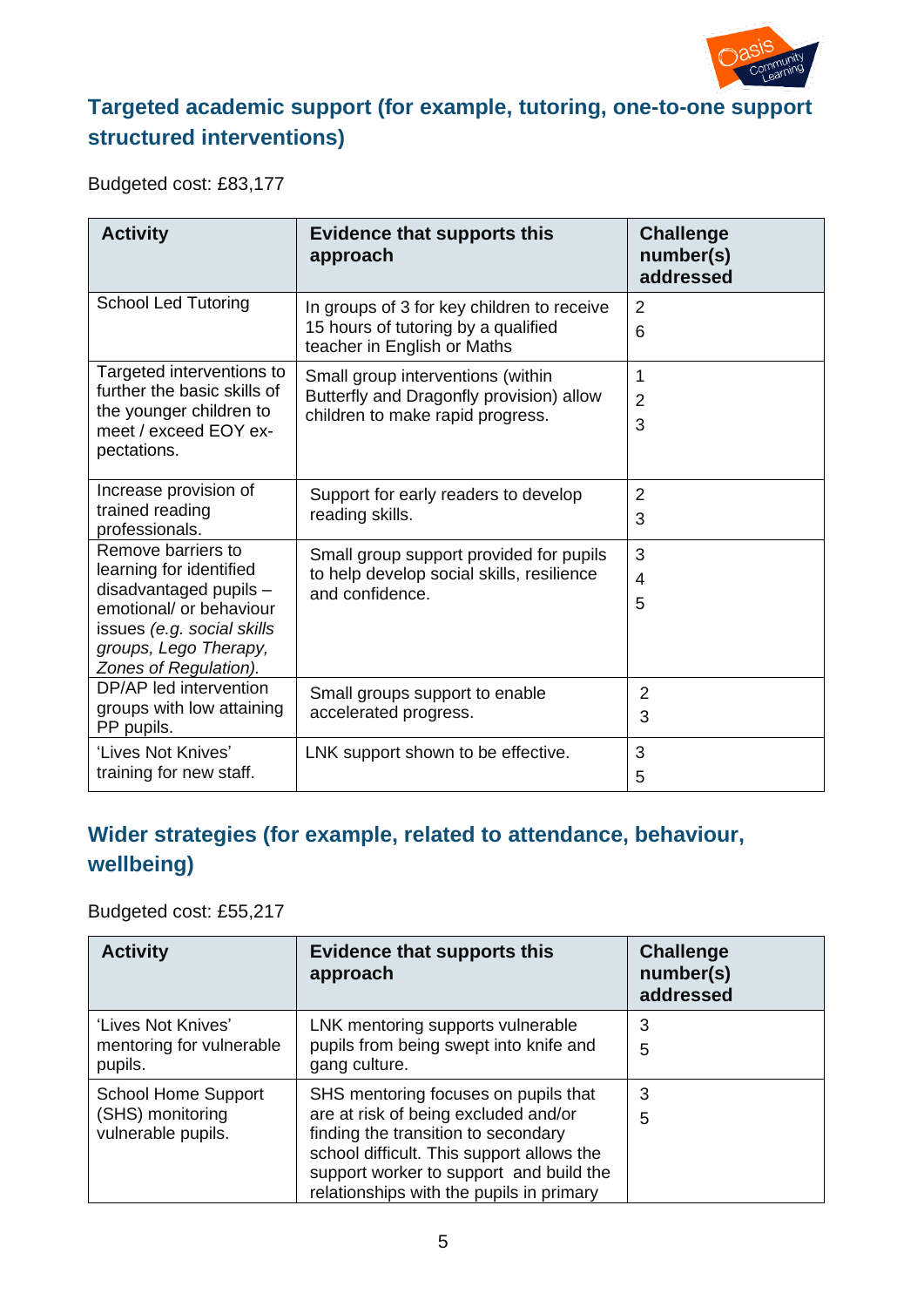

|                                                                                                                                                                                                                           | and also support them in the first term<br>in secondary school.                                                                                                                                                                     |             |
|---------------------------------------------------------------------------------------------------------------------------------------------------------------------------------------------------------------------------|-------------------------------------------------------------------------------------------------------------------------------------------------------------------------------------------------------------------------------------|-------------|
| Ensure all pupils have<br>equal access to our<br>educational visit<br>programme; due to this,<br>their learning is enriched<br>and potential barriers<br>are removed.                                                     | Equal access supporting vulnerable<br>families and enabling pupils' self-<br>confidence and experiences to be<br>enhanced.                                                                                                          | 4<br>5      |
| Ensure equal access to<br>a clean, good condition<br>OAR uniform and<br>access to the visits and<br>trips $-$ in line with the<br>academy policy and<br>home/school<br>agreement.                                         | Equal access supporting vulnerable<br>families and enabling pupils' self-<br>confidence and experiences to be<br>enhanced.<br>Children's sense of well-being improves<br>if they have a uniform that is the same<br>as their peers. | 4<br>5      |
| Ensure Year 6 pupils<br>have had breakfast<br>during SATs week and<br>are all in school on time.                                                                                                                          | Children in Year 6 will feel calm and<br>relaxed ready for their SATs.                                                                                                                                                              | 5           |
| Meet our aim developing<br>all pupils social, moral,<br>social and cultural<br>development (SMSC)<br>through being<br>committed to giving<br>pupils relevant, cultural<br>experiences, subsidising<br>visits and trips as | Equal access supporting vulnerable<br>families and enabling pupils' self-<br>confidence and experiences to be<br>enhanced.<br>Children's sense of well-being improves<br>when they have the same opportunities<br>as their peers.   | 3<br>4<br>5 |
| appropriate for<br>disadvantaged pupils.                                                                                                                                                                                  |                                                                                                                                                                                                                                     |             |

## **Total budgeted cost: £84,800+£83,177+£55,217=£223,194**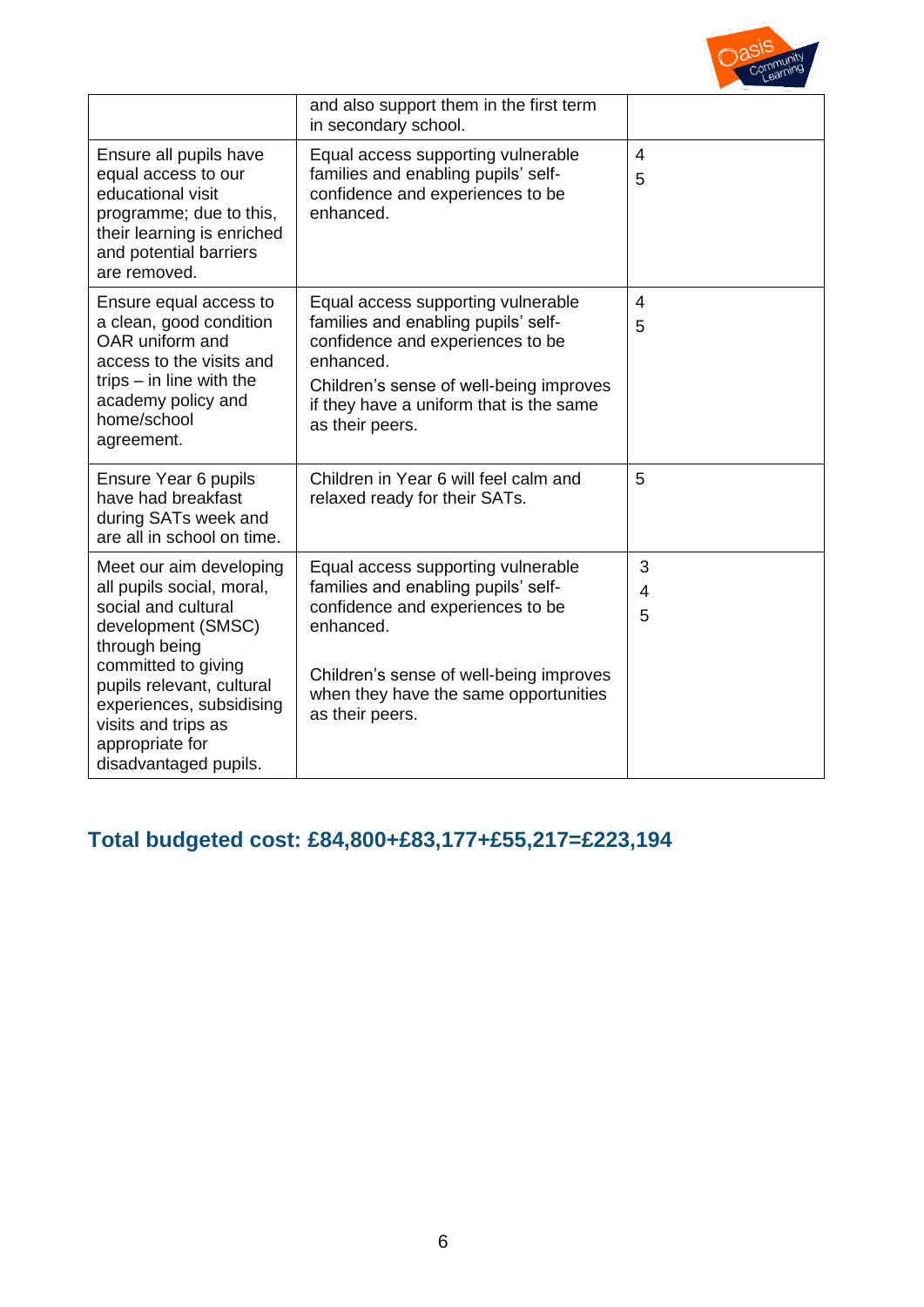

# **Part B: Review of outcomes in the previous academic year**

### **Pupil premium strategy outcomes**

This details the impact that our pupil premium activity had on pupils in the 2020 to 2021 academic year.

#### **Progress in Reading, Writing and Maths**

Autumn Term Data

|    | Reading    |            | <b>GPS</b> |        | Maths      |            |
|----|------------|------------|------------|--------|------------|------------|
| Yr | <b>PPG</b> | <b>Non</b> | <b>PPG</b> | Non    | <b>PPG</b> | <b>Non</b> |
| 2  | 67.10      | 69.88      | 78         | 85.30  | 90.71      | 93.35      |
| 3  | 101.65     | 106.37     | 100.31     | 102.89 | 101.27     | 102        |
| 4  | 99.5       | 105.32     | 102        | 108.38 | 102.35     | 106.33     |
| 5  | 97.96      | 100.96     | 98.79      | 99.48  | 98.52      | 99.73      |
| 6  | 92.95      | 99.5       | 93.33      | 98.91  | 91.09      | 96.55      |

#### Summer Term Data

|                |            | Reading    | <b>GPS</b> |            |            | Maths |
|----------------|------------|------------|------------|------------|------------|-------|
| Yr             | <b>PPG</b> | <b>Non</b> | <b>PPG</b> | <b>Non</b> | <b>PPG</b> | Non   |
| $\overline{2}$ | 102        | 102        | 101        | 101        | 95         | 98    |
| 3              | 100        | 101        | 98         | 102        | 96         | 97    |
| 4              | 93         | 101        | 90         | 99         | 90         | 99    |
| 5              | 99         | 101        | 100        | 99         | 97         | 102   |
| 6              | 96         | 102        | 97         | 102        | 93         | 101   |

This demonstrates that over the term between the data drops that disadvantaged children are broadly in line with their peers. There was a term where the children didn't attend the academy and completed online learning. The data shows that all children have made progress.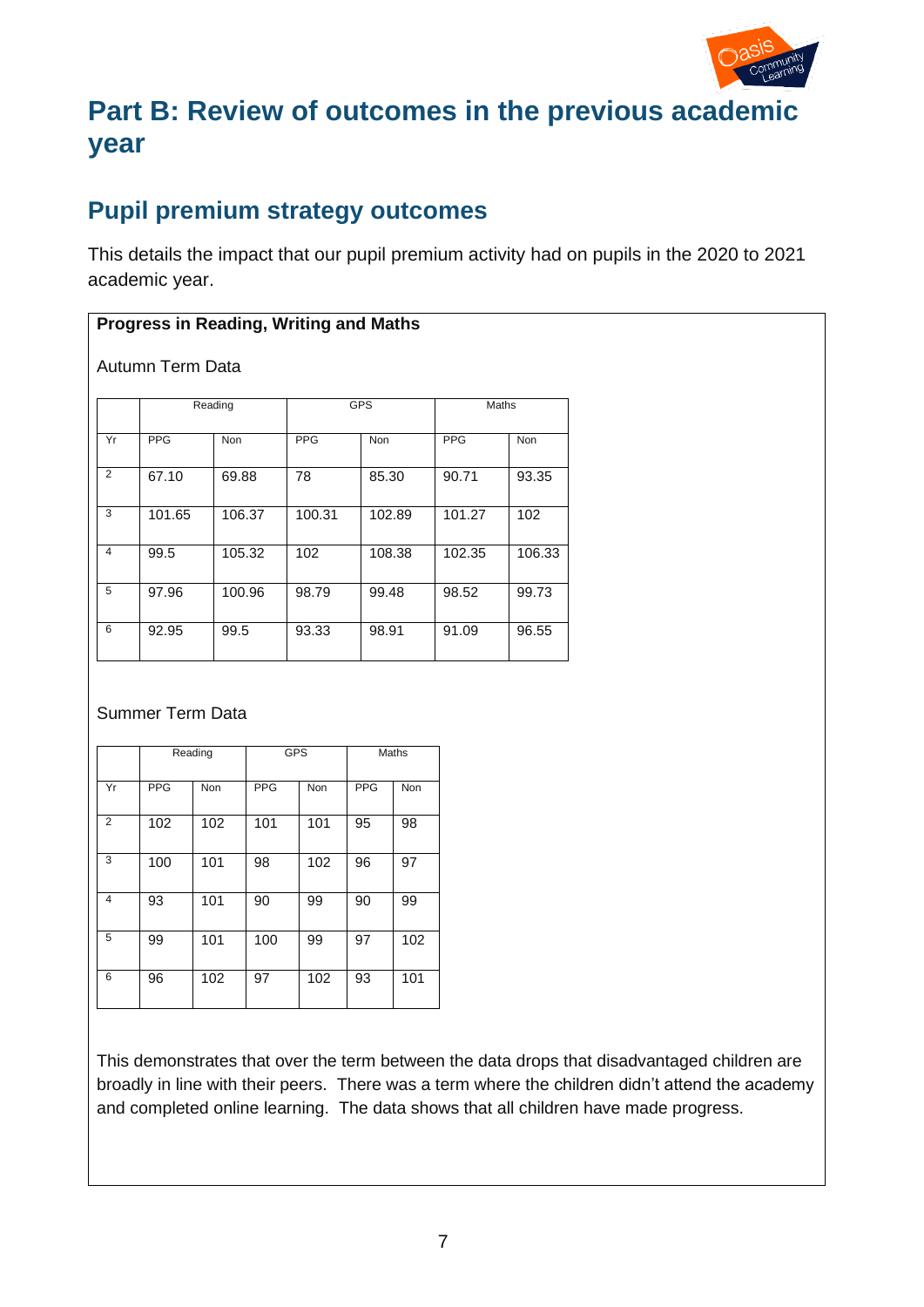

#### **Phonics**

| Autumn           |     |        |        |  |
|------------------|-----|--------|--------|--|
| Cohort           | All | Disad. | Others |  |
| Year 1           | 63% | 56%    | 76%    |  |
| Year 2 (retakes) | 80% | 76%    | 76%    |  |
| Spring           |     |        |        |  |
| Cohort           | All | Disad. | Others |  |
| Year 1           | 72% | 78%    | 70%    |  |
| Year 2 (retakes) | 67% | 33%    | 100%   |  |

The phonics assessments show that the children were on track to make the expected standard.

We will embed MonsterPhonics into Years 1 and 2 to ensure that the children continue to make progress towards the expected standard.

Year 3 will also continue with phonics to ensure the children in year 3 last year make expected standard.

The children in Reception will start the new phonics scheme.

#### **Other**

There is a culture of vigilance regarding attendance within the academy whereby everyone knows that they contribute to raising the profile of attendance. The attendance officer has made a great impact with encouraging the school community to attend. Normally figures would be given but due to Covid19 they will be severely affected. They are above the national figure.

#### **Externally provided programmes**

| Programme                | <b>Provider</b>                              |
|--------------------------|----------------------------------------------|
| <b>Monster Phonics</b>   | <b>Monster Phonics</b>                       |
| Symwriter and Inprint    | Widgit                                       |
| <b>NELI</b>              | <b>Nuffield Foundation Education Limited</b> |
| <b>Infant Link</b>       | Speechlink Multimedia Ltd                    |
| Rapid Dyslexia Screening | GL Ready, GL Assessment                      |
| <b>Purple Mash</b>       | 2Simple                                      |
| Spelling and Maths Shed  | Edshed                                       |
| <b>MyOn</b>              | Renaissance                                  |
| Sumdog                   | Sumdog                                       |